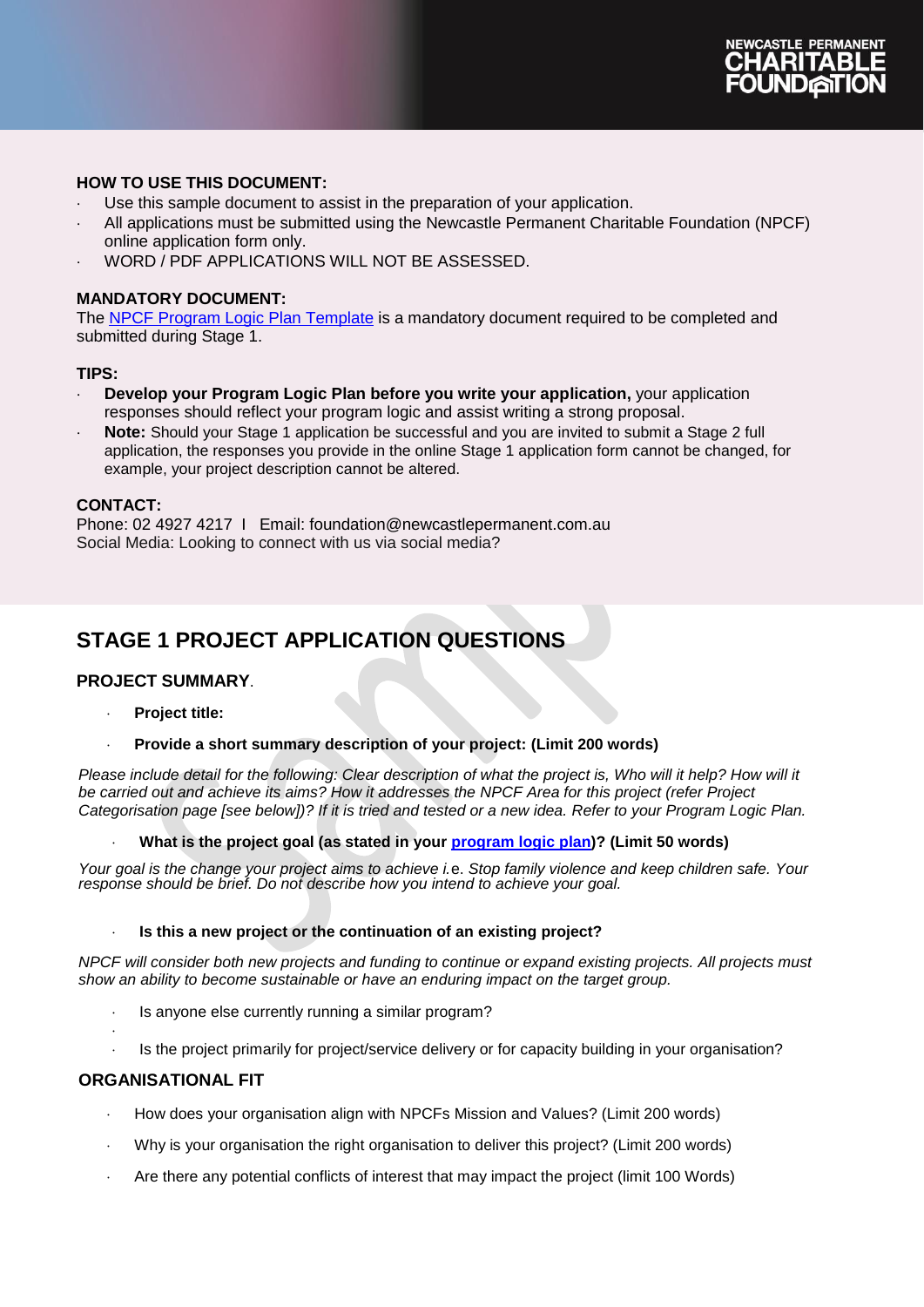

*Briefly describe any potential conflicts (funders, personal relationships).* 

#### **SOCIAL NEED & BENEFIT**

- What is the situation, issue, or problem the project is trying to address? Why this project is required and why is it a priority? (Limit 200 words)
- Is this a new issue identified in the target community?
- Describe how the project will be delivered. (Limit 200 words)

*Explain, in your words, the actions required to complete the project (use the detail from Program logic)* 

How will the beneficiaries of this project benefit? (Limit 200 words)

*Describe the outcomes or change in behaviour for the end user in the community*

#### **INNOVATION, NEW THINKING & COMMUNITY LED APPROACH**

- Describe how the project is innovative or applies new thinking to old issues (Limit 200 words)
- Describe how the project will apply a community led approach (Limit 200 words)

*How will your project involve or engage with the local community and relevant stakeholders in the design and delivery of your project.*

# **PROJECT NPCF ALIGNMENT**

- **How do the project's Activities and Goal align with NPCF Mission and Values? (Limit 100 words)**
- **How will the project address disadvantage or support social opportunity in regional communities (200 words)**

# **OPERATIONAL CAPACITY**

- Project Start Date:
- Project End Date:

Note; Projects in this funding program are expected to be commence within 12 months of funding and be completed within 1 to 2 years of project commencement.

#### **What is the requested grant amount (inclusive of GST)**

Enter the total amount requested from NPCF including GST. Amount should be between \$20,000 and \$200,000

- What are the major expenditure items for this project? (Limit 100 words)
- Describe how the project will be managed, and how project leadership and coordination will ensure capacity and scale/scope to deliver high prospects for project success. (Limit 200 words)

#### **Attach your completed 'NPCF [Program Logic Plan'.](https://www.newcastlepermanent.com.au/charitable-foundation/funding/eligibility-criteria)**

Attachments must be in word version, not be larger than 25MB and the total size of all application attachments must not exceed 100MB.

You can attach relevant documents for your project including diagrams, project plans, flow charts, press clippings, references, letters of support, and upload attachments in the application portal.